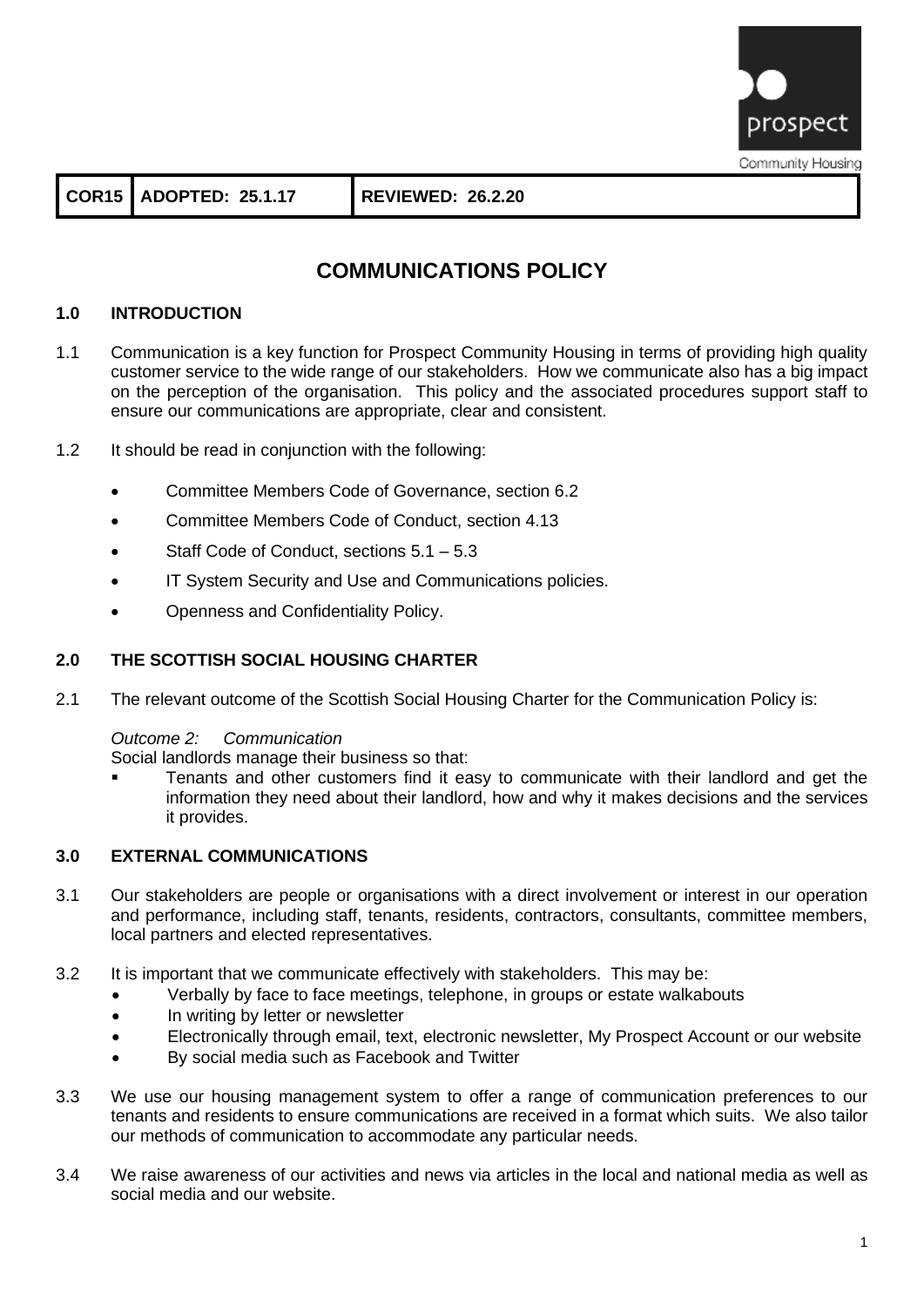3.5 Any formal enquiries from national or regional media will initially be handled by our Director, or in their absence, or a member of Management Team.

## **4.0 INTERNAL COMMUNICATIONS**

- 4.1 We recognise that efficient internal communication is key in ensuring great teamwork, high staff motivation and satisfaction. Success in these areas assists in the delivery of excellent customer service.
- 4.2 Prospect has a range of communication approaches internally including regular work review meetings, monthly staff briefings, staff or committee meetings or away days, annual appraisals, surveys, consultations, staff meals, open door policy, staff room etc.

## **5.0 CUSTOMER CHARTER**

- 5.1 As a housing association based within a community, we recognise the importance of a personal relationship with our tenants and residents, rather than a more corporate approach. Thus, many of our communications must achieve a balance of being friendly, clear and in plain English yet also being professional and on occasion, communicating an unwelcome message.
- 5.2 We have developed a Customer Charter with staff and our tenants. This will help us to provide a consistent high-quality service which helps to clarify expectations of staff and customers. The Charter can be found at Appendix 1.

## **6.0 MONITORING**

- 6.1 In order to ensure that the objectives of this policy are met, we will:
	- Encourage and support each other to adhere to Prospect's Customer Charter.
	- Use feedback from customers such as complaints, compliments and regular surveys to make improvements where appropriate.

#### **7.0 IMPLEMENTATION AND POLICY REVIEW**

- 7.1 Each Manager is responsible for ensuring this policy is applied in their department. However, each staff and committee member have a responsibility take personal responsibility for providing good service by communicating effectively.
- 7.2 The Housing Manager will ensure that the Management Committee reviews this policy at least every 3 years.

Approved by the Management Committee on 26 February 2020

Next review due by February 2023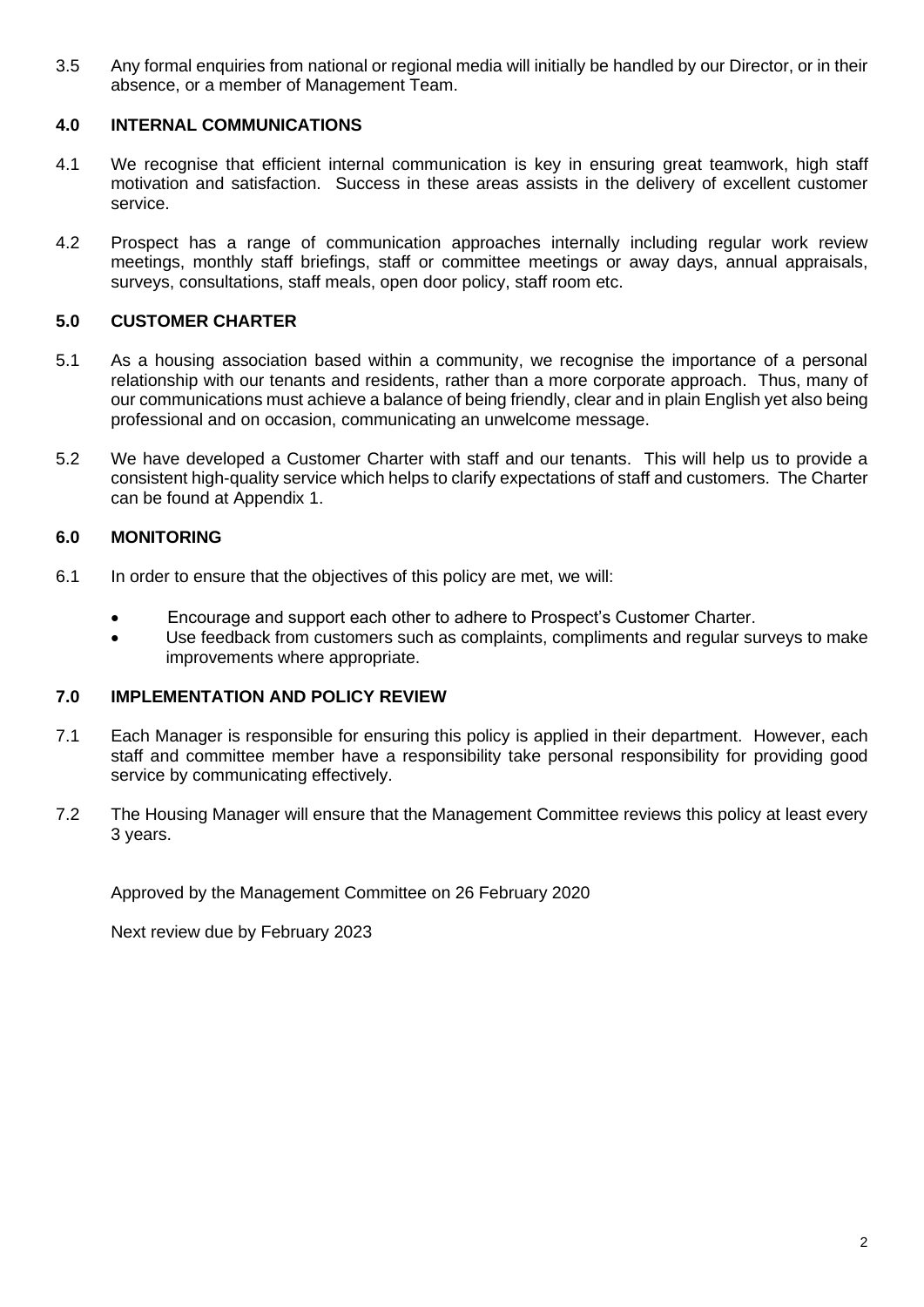# **Appendix 1**

# **PROSPECT'S CUSTOMER CHARTER - OUR COMMITMENT TO YOU!**

# **WE HAVE OUR CUSTOMERS AND COMMUNITY AT HEART**

- We work with our customers to find better ways of doing things
- We work with other local organisations to improve the community

## **WE ASK, LISTEN, RESPOND AND LEARN**

- We regularly consult with our customers and ask for feedback
- We listen to our customers' viewpoint, opinions, and feedback
- We let our customers know of the changes we make as a result of their feedback
- When we get things wrong, we learn from the experience

## **WE DO WHAT WE SAY WE WILL**

- We provide clear timescales for work to be carried out
- We update our customers with appointment times
- If there are any changes, we keep our customers informed
- We use a variety of methods of communication to keep our customers informed in a way that they prefer

## **WE ARE OPEN, HONEST AND APPROACHABLE**

- Our staff are friendly, approachable, knowledgeable and professional
- We hope our customers feel they can contact us for help
- We treat our customers as individuals

# **WE SUPPORT AND ARE SUPPORTIVE OF OUR CUSTOMERS**

- By being approachable, listening to our customers and being actively involved in the local area we can support our customers when they most need help, either by providing that help ourselves or by helping our customers approach other specialist agencies.
- By having strong links in the community, we are able to support groups of tenants be more actively involved in the community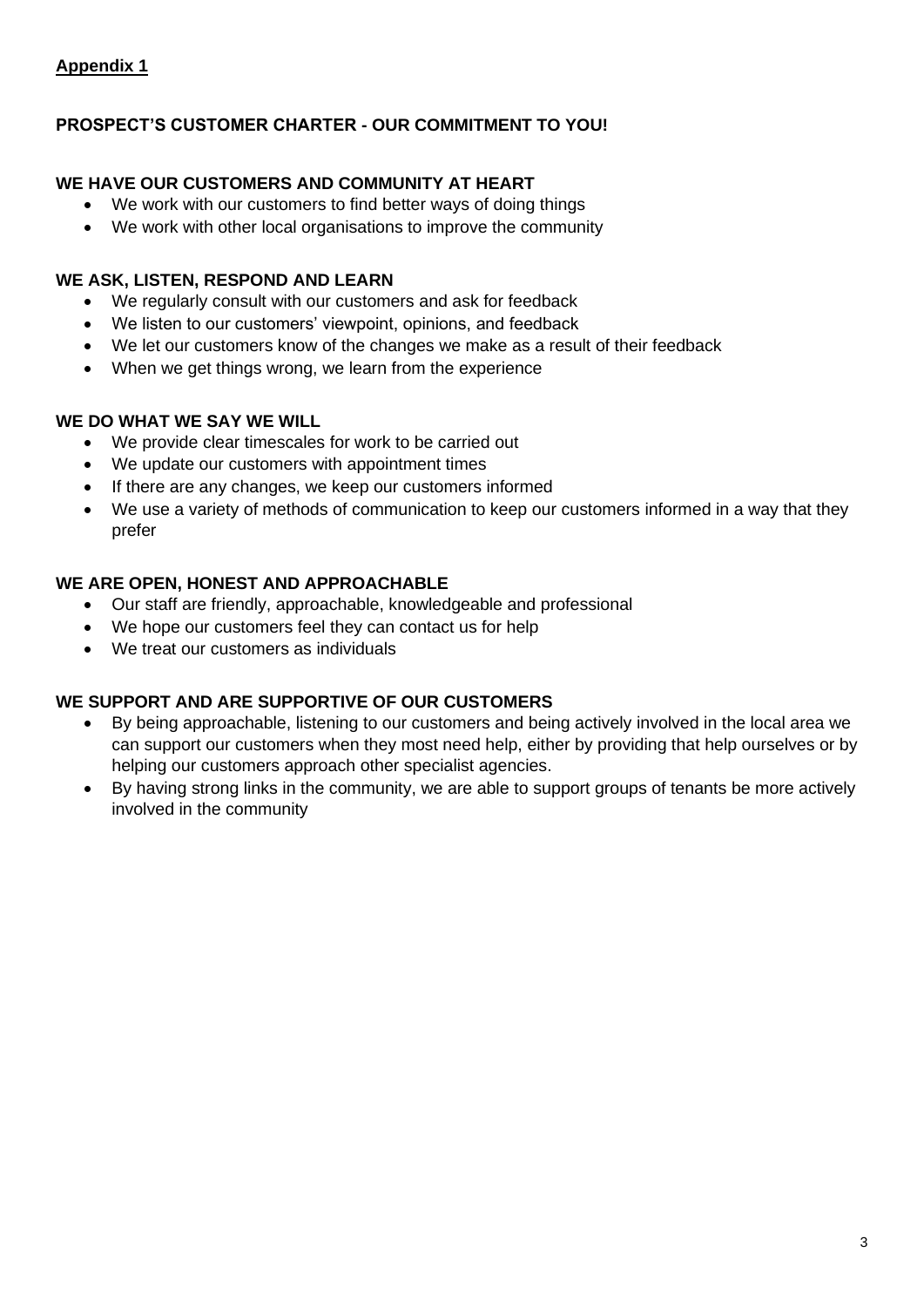# **PROSPECT EQUALITY IMPACT ASSESSMENT RECORD**



|                                     |                             | <b>A second the second with a second contract of the contract of the contract of the contract of the contract of the contract of the contract of the contract of the contract of the contract of the contract of the contract of</b> |
|-------------------------------------|-----------------------------|--------------------------------------------------------------------------------------------------------------------------------------------------------------------------------------------------------------------------------------|
| Title of policy/ practice/ strategy | <b>Communication Policy</b> |                                                                                                                                                                                                                                      |
| <b>Department</b>                   | <b>Housing Management</b>   |                                                                                                                                                                                                                                      |
| Who is involved in the EQIA?        | <b>Catherine Louch</b>      |                                                                                                                                                                                                                                      |
| Type of policy/ practice/ strategy  | New $\square$               | Existing $\boxtimes$                                                                                                                                                                                                                 |
| Date completed                      | 3 February 2020             |                                                                                                                                                                                                                                      |

# **Stage 1: Screening Record**

#### *What is the main purpose of the policy?*

Prospect's Communication Policy outlines our approach to communications with internal and external stakeholders. It links to the Scottish Social Housing Charter Outcome 2: Communications.

#### *Who will the policy benefit and how?*

This policy impacts and should benefit tenants, service users, employees, committee, stakeholders, the wider community and touches on our relationship with the media. The policy and Customer Charter will assist to ensure clarity and a consistent approach. This should have a positive impact on service delivery for our tenants giving clarity of the service they can expect from Prospect. The policy also clarifies our approach to communications with external of stakeholders.

#### *For each equality group, does or could the policy have a negative impact?*

| <b>Protected characteristic</b>          | <b>Negative</b> | Positive/no impact | Don't know |
|------------------------------------------|-----------------|--------------------|------------|
| Age                                      |                 | $\times$           |            |
| <b>Disability</b>                        |                 | $\boxtimes$        |            |
| Gender reassignment                      |                 |                    | X          |
| Marriage & civil partnership             |                 |                    | X          |
| Pregnancy & maternity                    |                 |                    | ⊠          |
| Race                                     |                 | $\boxtimes$        |            |
| Religion or belief (including no belief) |                 |                    | X          |
| <b>Sex</b>                               |                 |                    | X          |
| Sexual orientation                       |                 |                    | X          |

#### *Are there any potential barriers to implementing the policy?*

None identified.

|                          | 63 | <b>NL</b> |
|--------------------------|----|-----------|
| Is a full EQIA required? | X  |           |

#### *If you answered no to the above question explain why a full EQIA is not required:*

| No impact on equalities identified: |  |
|-------------------------------------|--|
| Other:                              |  |
|                                     |  |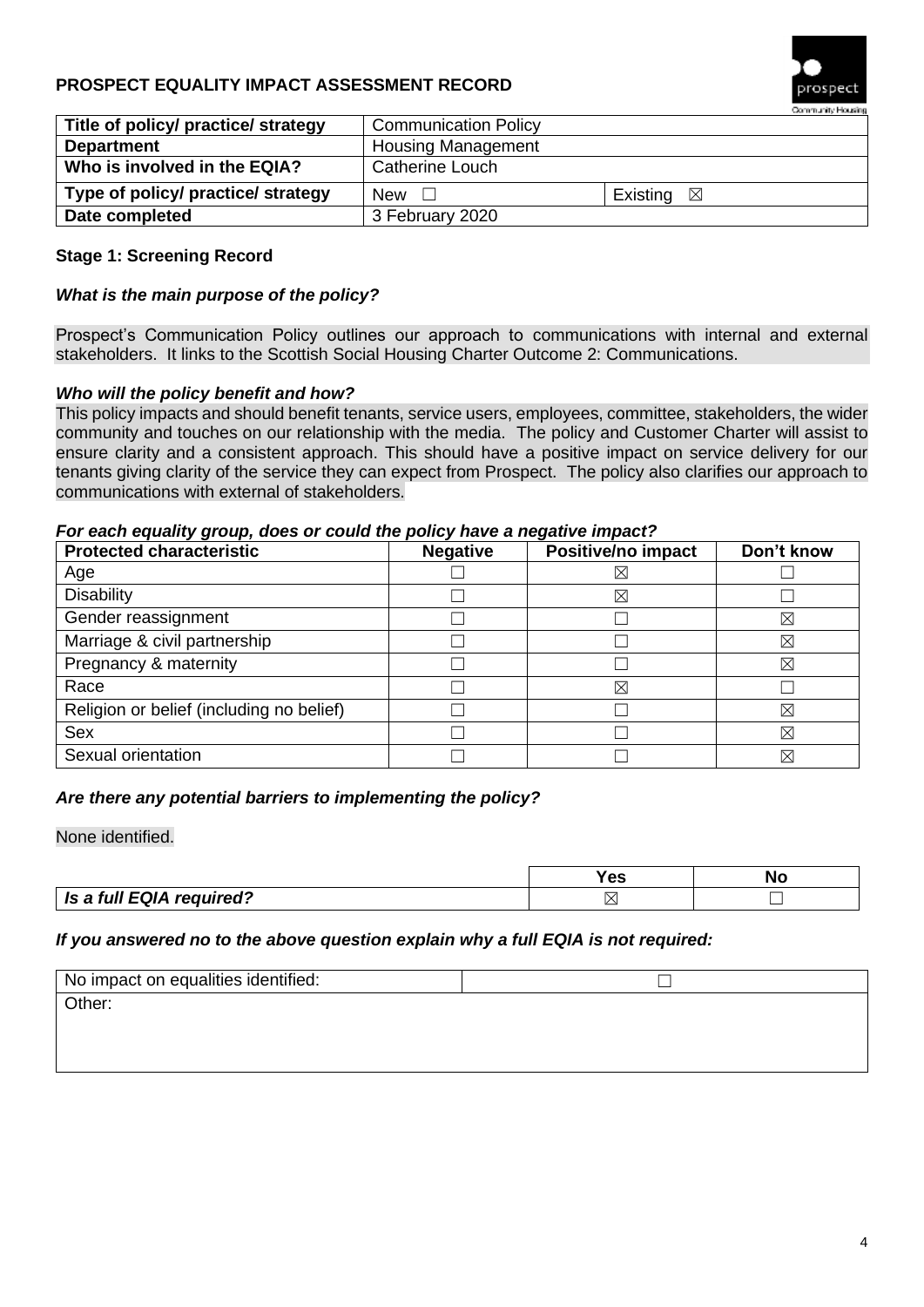# **Stage 2: Data and evidence gathering, involvement and consultation**

Include here the results of your evidence gathering, including qualitative and quantitative data and the source of that information, whether national statistics, surveys or consultations with relevant equality groups.

| <b>Source</b>                        | Qualitative<br>evidence              | Quantitative<br>evidence    | <b>Which</b><br>protected           | <b>Gaps identified/action taken</b> |
|--------------------------------------|--------------------------------------|-----------------------------|-------------------------------------|-------------------------------------|
|                                      | provided                             | provided                    | characteristics are covered?        |                                     |
| Management<br>information            |                                      | staff<br>Annual<br>and      | disability,<br>Age,<br>gender,      | Membership data not collected.      |
| data                                 |                                      | committee<br>equalities     | ethnicity. In some cases other      |                                     |
|                                      |                                      | data                        | protected characteristics           |                                     |
| Tenant satisfaction survey           |                                      | out in<br>carried<br>Survey | All protected characteristics.      | Data becoming out of date.          |
|                                      |                                      | 2019                        |                                     |                                     |
| Committee,<br><b>Equalities</b>      | Equality<br>related<br><i>issues</i> |                             | Various                             |                                     |
| Group<br>Working<br>and              | identified and discussed             |                             |                                     |                                     |
| <b>Tenants Forum minutes</b>         |                                      |                             |                                     |                                     |
| Review<br>0f<br>complaints           | Tenant/service<br>user               | Statistical data on types   | All protected characteristics       | Implementation of Cx will assist    |
| received                             | experience                           | of complaint                |                                     | with data collection and analysis   |
|                                      |                                      |                             |                                     | of protected characteristics        |
| Observations/conversations           | Staff/committee/tenant/service       |                             | All protected characteristics       |                                     |
| (anecdotal)                          | user levels of understanding,        |                             |                                     |                                     |
|                                      | inclusive practice                   |                             |                                     |                                     |
| Edinburgh Census 2011                |                                      | Statistical data            | Age disability, gender, ethnicity,  | Data becoming out of date.          |
|                                      |                                      |                             | marital status, religion or belief. |                                     |
| EdIndex data                         |                                      | Statistical data provided   | disability,<br>Age,<br>gender,      | Data becoming out of date.          |
|                                      |                                      | individuals on the<br>tor   | ethnicity. In some cases other      |                                     |
|                                      |                                      | housing waiting list        | protected characteristics.          |                                     |
| <b>SHR</b><br>Return<br>Annual<br>on |                                      | Statistical data on staff,  | Disability, ethnicity.              |                                     |
| Charter data                         |                                      | committee and<br>tenant     |                                     |                                     |
|                                      |                                      | profile for RSLs            |                                     |                                     |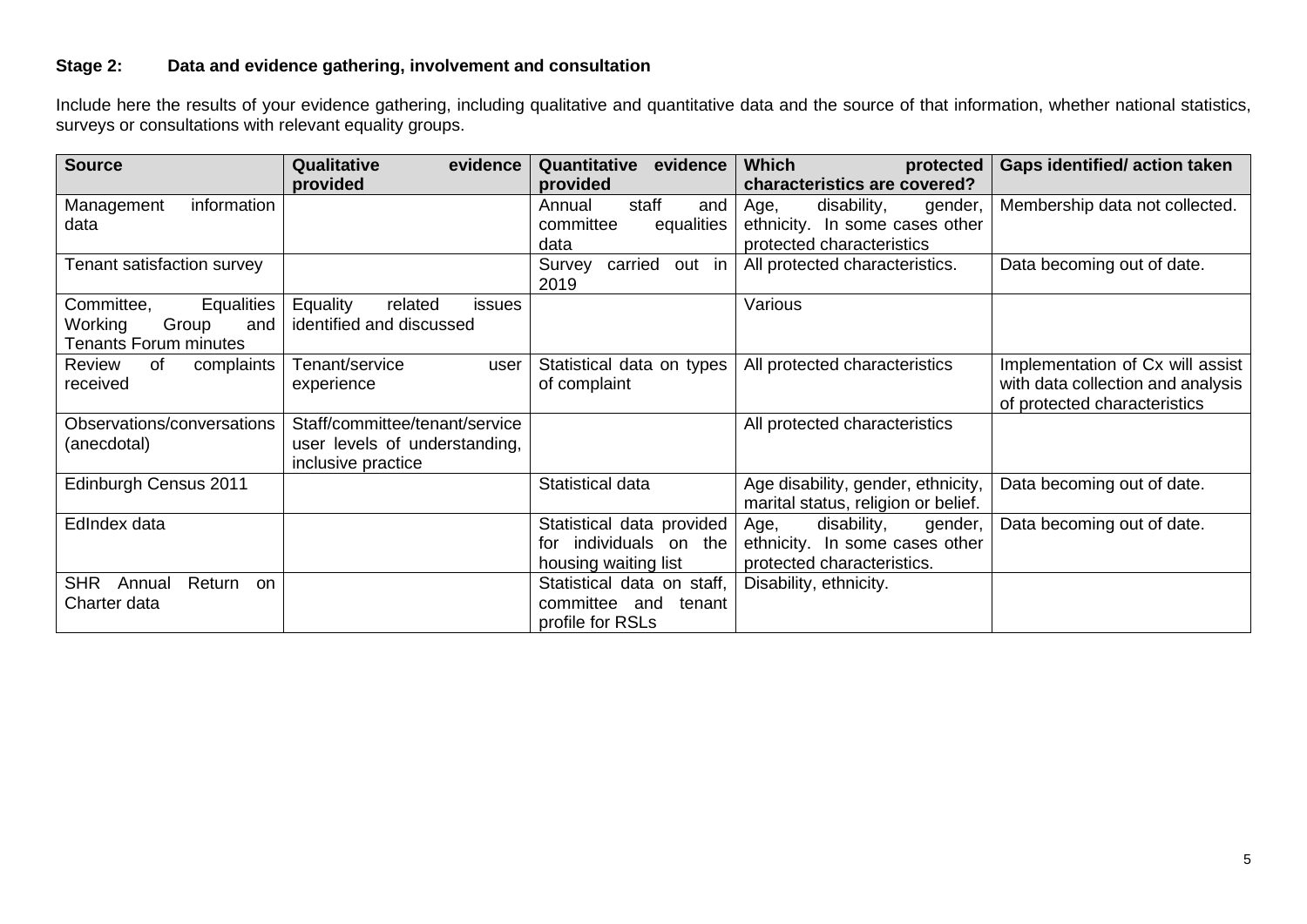# **Stage 3: Assessing the impacts**

*How might the policy impact on people who share protected characteristics?*Include both positive and negative impacts.

| <b>Protected Characteristic</b>             | <b>Description of Impact</b>                                                                                                                                                                                                                                                                                                                                                                                                                                                                                                   |
|---------------------------------------------|--------------------------------------------------------------------------------------------------------------------------------------------------------------------------------------------------------------------------------------------------------------------------------------------------------------------------------------------------------------------------------------------------------------------------------------------------------------------------------------------------------------------------------|
| Age                                         | Offering information in a range of formats to suit individuals<br>reflects that different people like to receive communications in<br>different formats. Our 2019 Tenant survey found that our<br>tenants aged 55 and over are least likely to use our website and<br>prefer that we communicate with them in writing or via the<br>newsletter. However, our younger tenants were keener for us<br>to reduce paper communications and promote the use of My<br>Prospect account.                                               |
| <b>Disability</b>                           | Striving to communicate in different formats such as large print,<br>via websites or our tenant portal will have a positive impact on<br>our customers with poor sight or mobility.<br>Our 2019 survey shows that 42% of respondents said either<br>they or someone in their household had some form of health<br>problem or disability. Those with a disability were significantly<br>less likely to have access to the internet (45% vs 11%).                                                                                |
| Gender reassignment                         | No impact identified.                                                                                                                                                                                                                                                                                                                                                                                                                                                                                                          |
| Marriage & civil partnership                | Our 2019 Survey shows that single people and those living with<br>partners are more likely to use the internet on their phone to<br>transact with us.                                                                                                                                                                                                                                                                                                                                                                          |
| Pregnancy & maternity                       | No impact identified.                                                                                                                                                                                                                                                                                                                                                                                                                                                                                                          |
| Race                                        | Using plain English and keeping communications clear and to<br>the point will have a positive impact on our customers where<br>English isn't their first language. We will also continue to offer<br>translated communications on request.<br>Our 2019 survey shows that 77% of our tenants are white<br>Scottish while 10% are white Polish, 4% are black African.<br>Our Polish tenants are more interested in using email, letters<br>and the website than the newsletter whilst our African tenants<br>prefer use of text. |
| Religion or belief (including no<br>belief) | No impact identified.                                                                                                                                                                                                                                                                                                                                                                                                                                                                                                          |
| Sex                                         | No impact identified.                                                                                                                                                                                                                                                                                                                                                                                                                                                                                                          |
| Sexual orientation                          | No impact identified.                                                                                                                                                                                                                                                                                                                                                                                                                                                                                                          |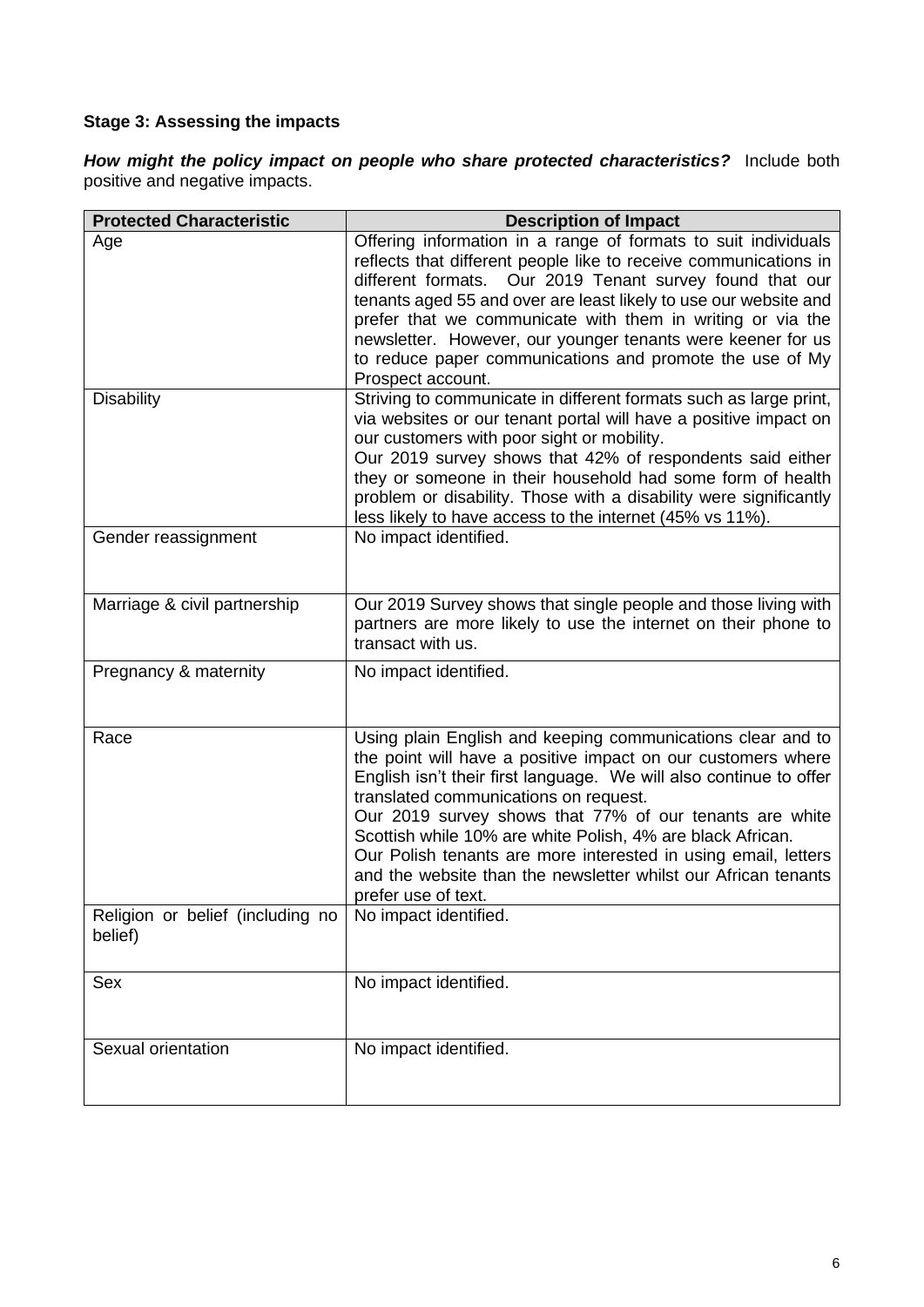#### *How does the policy promote equality of opportunity?*

This Communication Policy aims to outline the way in which our communications are presented to internal and external stakeholders. However it recognises that our customers have a wide range of preferences or requirements and, where possible, we will aim to honour these in the communication approaches we use.

#### *How does the policy promote good relations?*

By offering a range of communication methods in a consistent and clear style and format, we aim to improve service delivery to all.

#### **Stage 4: Decision making and monitoring**

#### *Identifying and establishing any required mitigating action*

If, following the impact analysis, you think you have identified any unlawful discrimination – direct or indirect - you must consider and set out what action will be undertaken to mitigate the negative impact.

| Does the assessment show a potential for differential impact $ \square $<br>on any group(s)? | Yes        | $\boxtimes$<br>No |
|----------------------------------------------------------------------------------------------|------------|-------------------|
| Is there potential for unlawful direct or indirect discrimination?                           | <b>Yes</b> | ⊠<br>No           |

#### *What arrangements could be implemented to reduce or mitigate any potential adverse or negative impacts identified?*

#### *Describing how Equality Impact analysis has shaped the policy making process*

As part of the implementation of this policy, we will develop a range of standard communications in different formats. To ensure that we meet the outcomes of this assessment, our tenants and residents will be able to specify their communications preferences. There may be resource impacts here dependent on the demand for large print documents or translation.

#### *Monitoring and Review*

We have recently undertaken a large scale Tenant Satisfaction Survey. As part of the analysis of the results of this survey, the Equalities working group will assess whether further work is required as part of the measures introduced in this policy and this impact assessment. Any tasks identified will be incorporated into the Tenant Satisfaction Survey Action Plan. This will be reviewed by committee and our Tenants' Forum.

The policy and this assessment will be reviewed in 3 years' time.